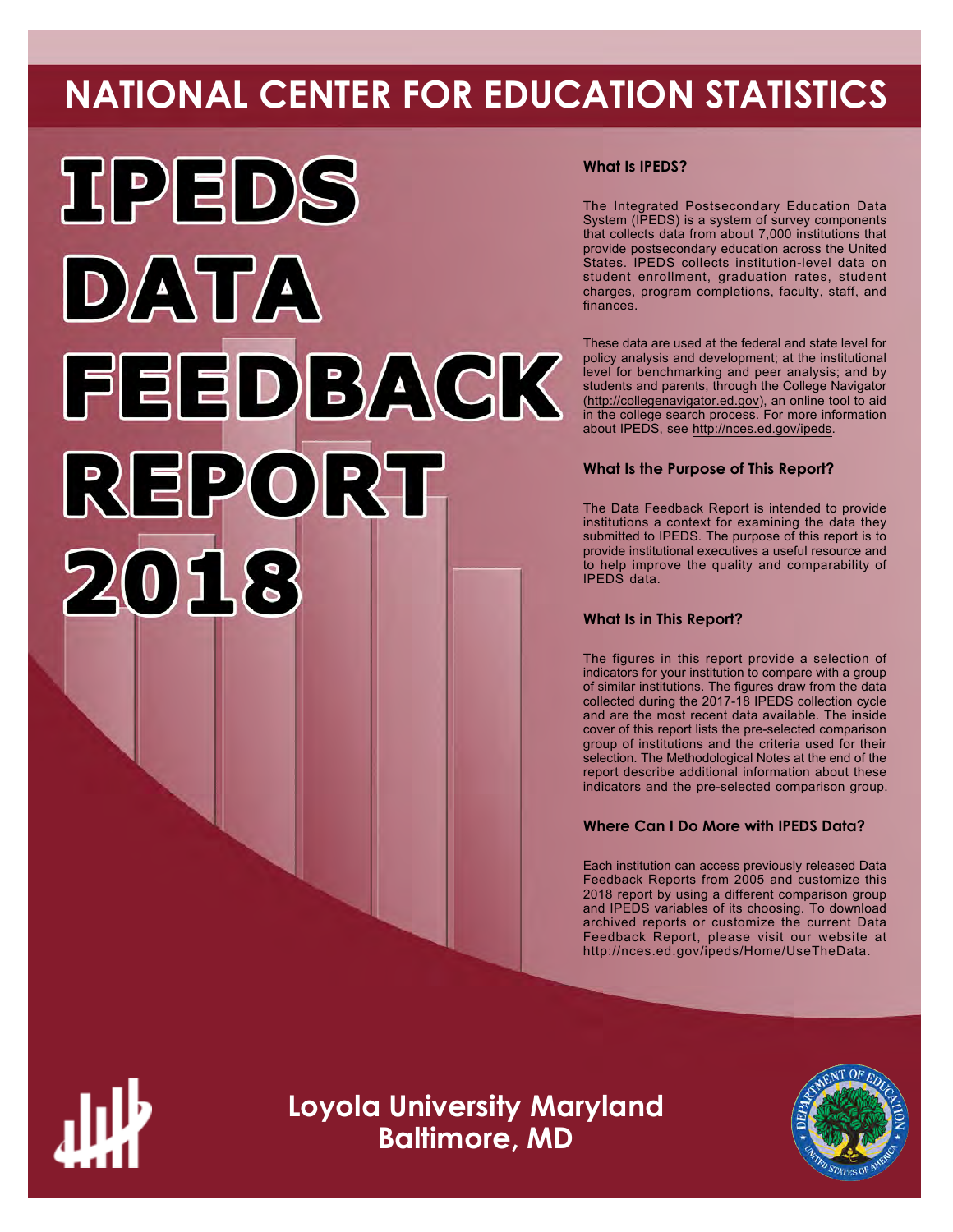# **COMPARISON GROUP**

Comparison group data are included to provide a context for interpreting your institution's statistics. If your institution did not define a custom comparison group for this report by July 13, 2018 NCES selected a comparison group for you. (In this case, the characteristics used to define the comparison group appears below.) The Customize Data Feedback Report functionality on the IPEDS Data Center at this provided link [\(http://nces.ed.gov/ipeds/datacenter/\)](http://nces.ed.gov/ipeds/datacenter/) can be used to reproduce the figures in this report using different peer groups.

The custom comparison group chosen by Loyola University Maryland includes the following 14 institutions:

- American University (Washington, DC)
- Bucknell University (Lewisburg, PA)
- College of the Holy Cross (Worcester, MA)
- Creighton University (Omaha, NE)
- Elon University (Elon, NC)
- Fairfield University (Fairfield, CT)
- Gonzaga University (Spokane, WA)
- Loyola Marymount University (Los Angeles, CA)
- Providence College (Providence, RI) Saint Joseph's University (Philadelphia, PA)
- 
- Santa Clara University (Santa Clara, CA) University of Scranton (Scranton, PA)
- Villanova University (Villanova, PA)
- Xavier University (Cincinnati, OH)

#### **The figures in this report have been organized and ordered into the following topic areas:**

| 1) Admissions (only for non-open-admissions schools) | Fig. 1 and 2                           | Pg.3              |
|------------------------------------------------------|----------------------------------------|-------------------|
| 2) Student Enrollment                                | Fig. 3 and 4                           | Pq. 3 and 4       |
| 3) Awards                                            | Fig. 5                                 | Pg. 4             |
| 4) Charges and Net Price                             | Fig. 6 and 7                           | Pg.4              |
| 5) Student Financial Aid                             | Fig. 8, 9, 10 and 11                   | Pg. 5             |
| 6) Military Benefits*                                | [No charts applicable]                 |                   |
| 7) Retention and Graduation Rates                    | Fig. 12, 13, 14, 15, 16, 17, 18 and 19 | Pg. 6, 7, 8 and 9 |
| 8) Finance                                           | Fig. 20 and 21                         | Pg. 10            |
| 9) Staff                                             | Fig. 22 and 23                         | Pg. 10            |
| 10) Libraries                                        | Fig. 24 and 25                         | Pg. 11            |

\*These figures only appear in customized Data Feedback Reports (DFR), which are available through Use the Data portal on the IPEDS website.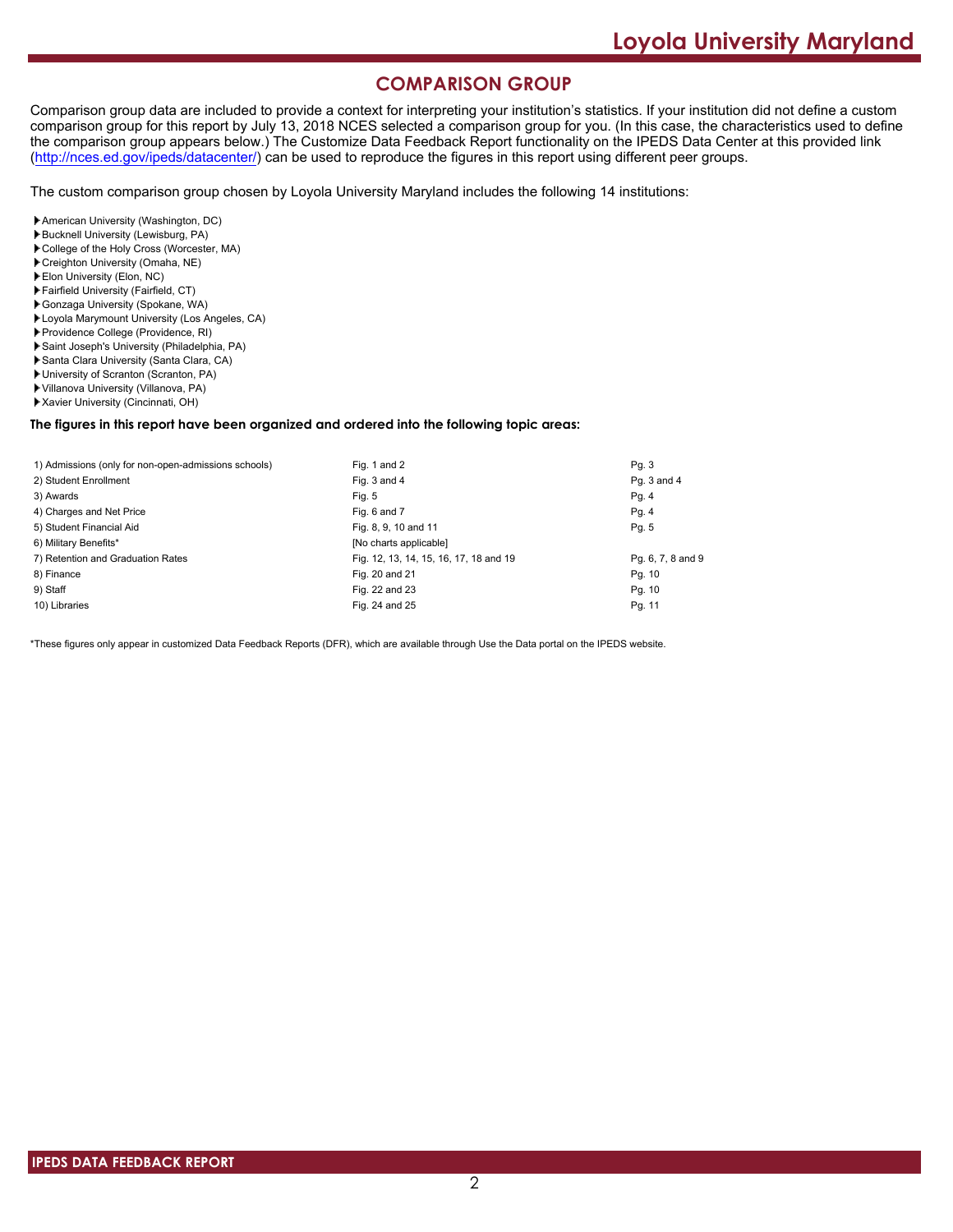**Figure 1. Number of first-time undergraduate students who applied, were admitted, and enrolled full and part time: Fall 2017**



admission policy, and apply to first-time, degree/certificate-seeking undergraduate students only. For details, see the Methodological Notes. N is the number of institutions in the comparison group.

SOURCE: U.S. Department of Education, National Center for Education Statistics, Integrated Postsecondary Education Data System (IPEDS): Winter 2017-18, Admissions component.





NOTE: Admissions data are presented only for institutions that do not have an open admission policy, and apply to first-time, degree/certificate-seeking undergraduate students only. For details, see the Methodological Notes. Median values for the comparison group will not add to 100%. See "Use of Median Values for Comparison Group" for how median values are determined. N is the number of institutions in the comparison group.

SOURCE: U.S. Department of Education, National Center for Education Statistics, Integrated Postsecondary Education Data System (IPEDS): Winter 2017-18, Admissions component.

### **Figure 3. Percent of all students enrolled, by race/ethnicity, and percent of students who are women: Fall 2017**



#### **The Your institution Comparison Group Median (N=14)**

NOTE: For more information about disaggregation of data by race and ethnicity, see the Methodological Notes. Median values for the comparison group will not add to 100%. See "Use of Median Values for Comparison Group" for how median values are determined. N is the number of institutions in the comparison group.

SOURCE: U.S. Department of Education, National Center for Education Statistics, Integrated Postsecondary Education Data System (IPEDS): Spring 2018, Fall Enrollment component.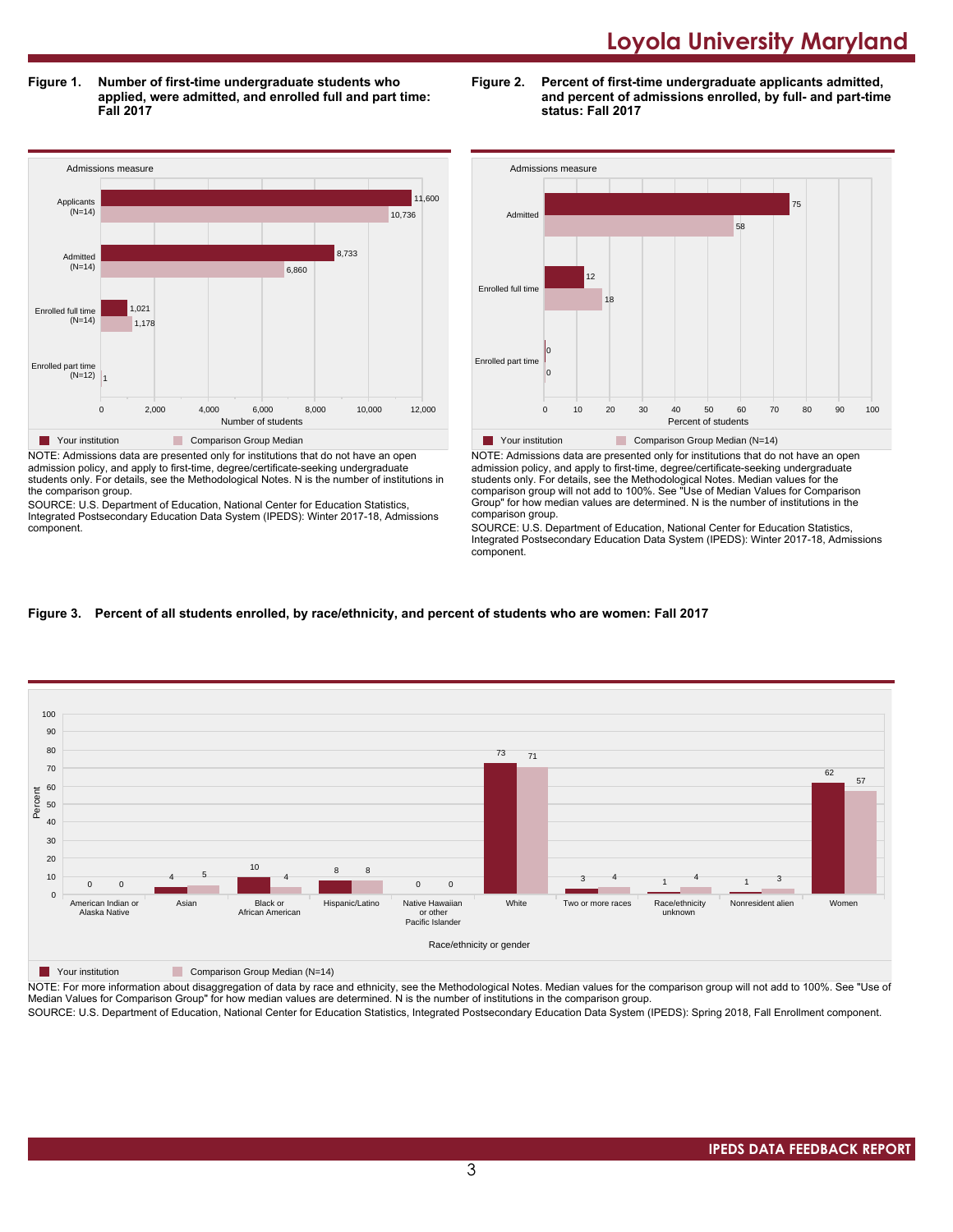**Figure 4. Unduplicated 12-month headcount of all students and of undergraduate students (2016-17), total FTE enrollment (2016-17), and full- and part-time fall enrollment (Fall 2017)**



NOTE: For details on calculating full-time equivalent (FTE) enrollment, see Calculating FTE in the Methodological Notes. Total headcount, FTE, and full- and part-time fall enrollment include both undergraduate and postbaccalaureate students, when applicable. N is the number of institutions in the comparison group.

SOURCE: U.S. Department of Education, National Center for Education Statistics, Integrated Postsecondary Education Data System (IPEDS): Fall 2017, 12-month Enrollment component and Spring 2018, Fall Enrollment component.

#### **Figure 6. Academic year tuition and required fees for full-time, first-time degree/certificate-seeking undergraduates: 2014-15 to 2017-18**



NOTE: The tuition and required fees shown here are the lowest reported from the categories of in-district, in-state, and out-of-state. N is the number of institutions in the comparison group.

SOURCE: U.S. Department of Education, National Center for Education Statistics, Integrated Postsecondary Education Data System (IPEDS): Fall 2017, Institutional Characteristics component.

**Figure 5. Number of degrees awarded, by level: 2016-17**



NOTE: For additional information about postbaccalaureate degree levels, see the Methodology Notes. N is the number of institutions in the comparison group. SOURCE: U.S. Department of Education, National Center for Education Statistics, Integrated Postsecondary Education Data System (IPEDS): Fall 2017, Completions component.

**Figure 7. Average net price of attendance for full-time, first-time degree/certificate-seeking undergraduate students, who were awarded grant or scholarship aid: 2014-15 to 2016- 17**



NOTE: Average net price is for full-time, first-time degree/certificate-seeking undergraduate students and is generated by subtracting the average amount of federal, state/local government, and institutional grant and scholarship awarded aid from the total cost of attendance. Total cost of attendance is the sum of published tuition and required fees, books and supplies, and the average room and board and other expenses. For details, see the Methodological Notes. N is the number of institutions in the comparison group.

SOURCE: U.S. Department of Education, National Center for Education Statistics, Integrated Postsecondary Education Data System (IPEDS): Fall 2017, Institutional Characteristics component and Winter 2017-18, Student Financial Aid component.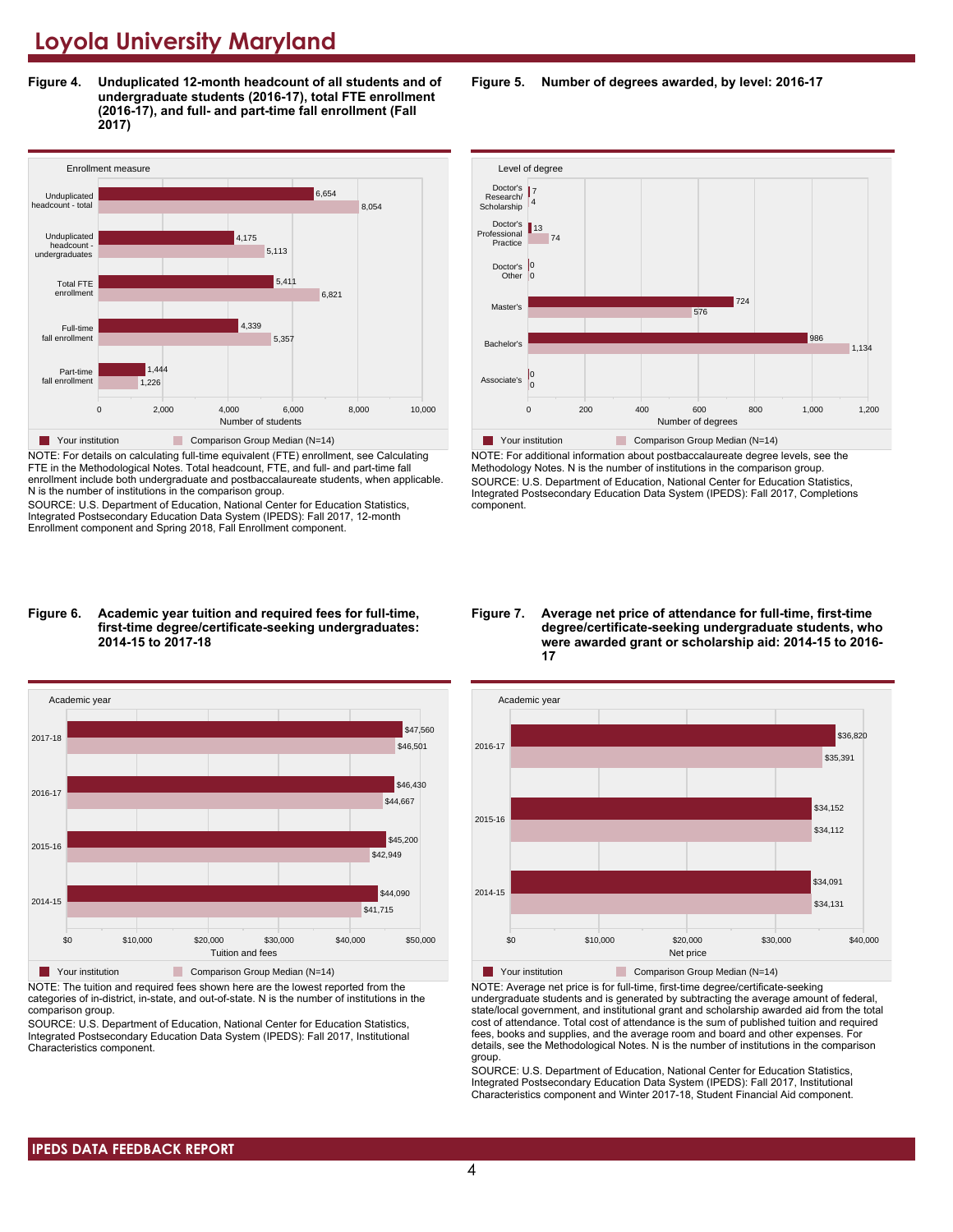**Figure 8. Percent of full-time, first-time degree/certificate-seeking undergraduate students who were awarded grant or scholarship aid from the federal government, state/local government, or the institution, or loans, by type of aid: 2016-17**



NOTE: Any grant aid above includes grant or scholarship aid awarded from the federal government, state/local government, or the institution. Federal grants includes Pell grants and other federal grants. Any loans includes federal loans and other loans awarded to students. For details on how students are counted for financial aid reporting, see Cohort Determination in the Methodological Notes. N is the number of institutions in the comparison group.

SOURCE: U.S. Department of Education, National Center for Education Statistics, Integrated Postsecondary Education Data System (IPEDS): Winter 2017-18, Student Financial Aid component.

#### **Figure 10. Percent of all undergraduates awarded aid, by type of aid: 2016-17**



NOTE: Any grant aid above includes grant or scholarship aid awarded from the federal government, state/local government, the institution, or other sources. Federal loans includes only federal loans awarded to students. N is the number of institutions in the comparison group.

SOURCE: U.S. Department of Education, National Center for Education Statistics, Integrated Postsecondary Education Data System (IPEDS): Winter 2017-18, Student Financial Aid component.





NOTE: Any grant aid above includes grant or scholarship aid awarded from the federal government, state/local government, or the institution. Federal grants includes Pell grants and other federal grants. Any loans includes federal loans and other loans awarded to students. Average amounts of aid were calculated by dividing the total aid awarded by the total number of recipients in each institution. N is the number of institutions in the comparison group.

SOURCE: U.S. Department of Education, National Center for Education Statistics, Integrated Postsecondary Education Data System (IPEDS): Winter 2017-18, Student Financial Aid component.



#### **Figure 11. Average amount of aid awarded to all undergraduates, by type of aid: 2016-17**

Your institution Comparison Group Median (N=14)

NOTE: Any grant aid above includes grant or scholarship aid from the federal government, state/local government, the institution, or other sources. Federal loans includes federal loans to students. Average amounts of aid were calculated by dividing the total aid awarded by the total number of recipients in each institution. N is the number of institutions in the comparison group.

SOURCE: U.S. Department of Education, National Center for Education Statistics, Integrated Postsecondary Education Data System (IPEDS): Winter 2017-18, Student Financial Aid component.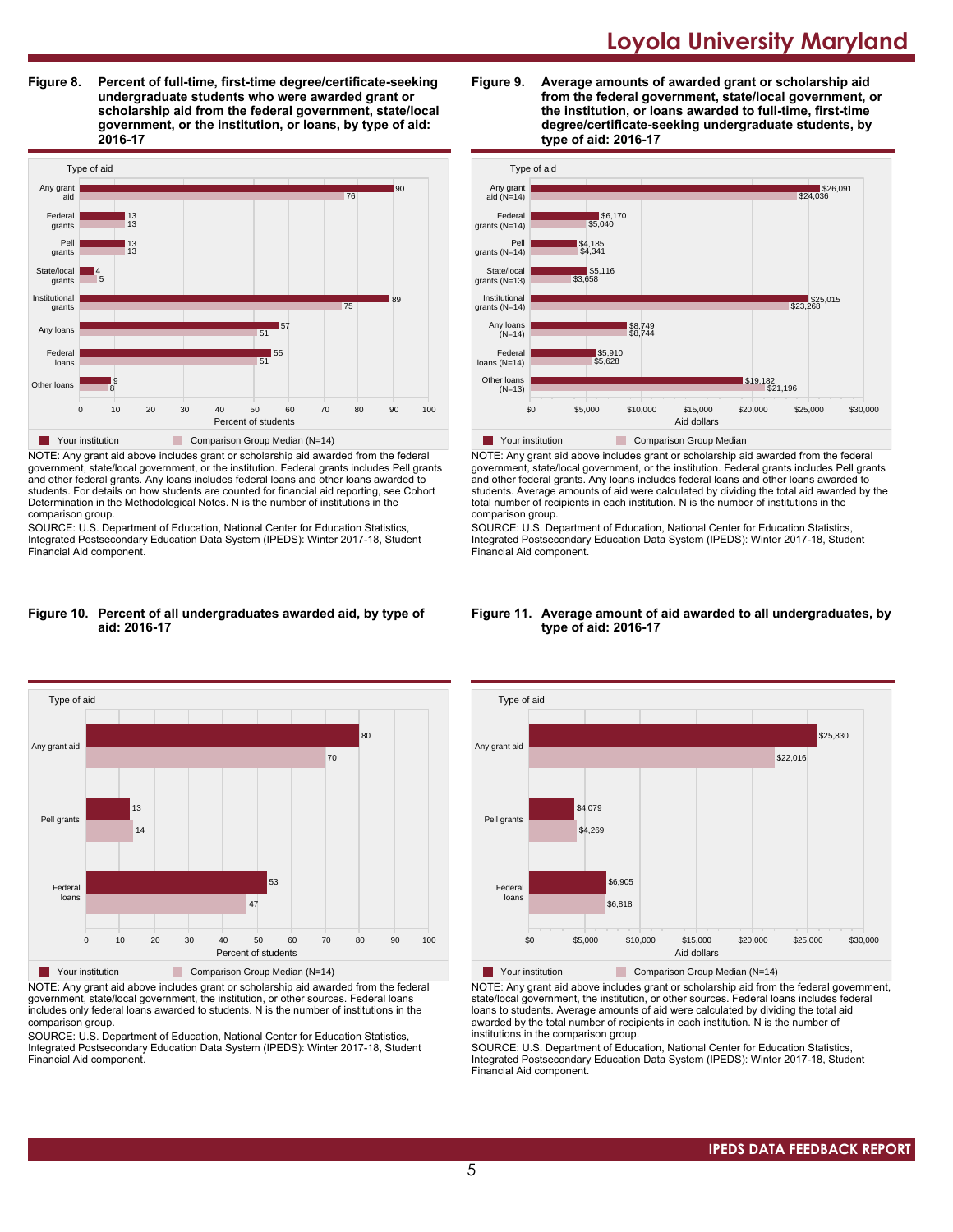**Figure 12. Retention rates of first-time bachelor's degree seeking students, by attendance level: Fall 2016 cohort**



NOTE: Retention rates are measured from the fall of first enrollment to the following fall. Academic reporting institutions report retention data as of the institution's official fall reporting date or as of October 15, 2016. Program reporters determine the cohort with enrollment any time between August 1-October 31, 2016 and retention based on August 1, 2017. Four-year institutions report retention rates for students seeking a bachelor's degree. For more details, see the Methodological Notes. N is the number of institutions in the comparison group.

SOURCE: U.S. Department of Education, National Center for Education Statistics, Integrated Postsecondary Education Data System (IPEDS): Spring 2018, Fall Enrollment component.





NOTE: Graduation rate cohort includes all full-time, first-time degree/certificate-seeking undergraduate students. Graduation and transfer-out rates are the Student Right-to-Know rates. Only institutions with mission to prepare students to transfer are required to report transfer out. For more details, see the Methodological Notes. N is the number of institutions in the comparison group.

SOURCE: U.S. Department of Education, National Center for Education Statistics, Integrated Postsecondary Education Data System (IPEDS): Winter 2017-18, Graduation Rates component.



#### **Figure 14. Graduation rates of full-time, first-time degree/certificate-seeking undergraduates within 150% of normal time to program completion, by race/ethnicity: 2011 cohort**

**The Your institution** Comparison Group Median

NOTE: For more information about disaggregation of data by race and ethnicity, see the Methodological Notes. The graduation rates are the Student Right-to-Know (SRK) rates. Median values for the comparison group will not add to 100%. N is the number of institutions in the comparison group.

SOURCE: U.S. Department of Education, National Center for Education Statistics, Integrated Postsecondary Education Data System (IPEDS): Winter 2017-18, Graduation Rates component.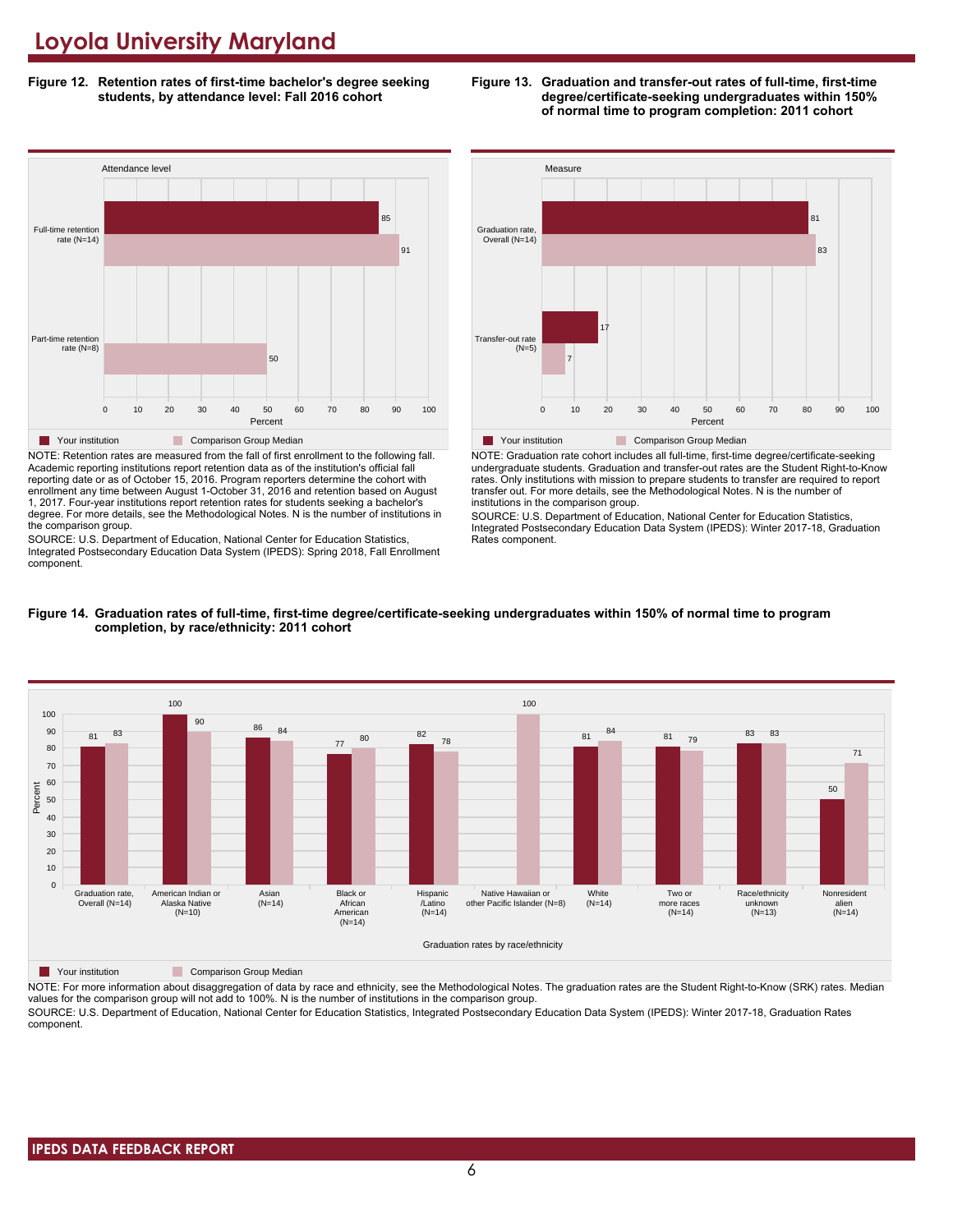**Figure 15. Graduation rates of full-time, first-time degree/certificateseeking undergraduates within 150% of normal time to program completion, by financial aid recipients: 2011 cohort**

**Figure 16. Bachelor's degree graduation rates of full-time, first-time degree/certificate-seeking undergraduates within 4 years, 6 years, and 8 years: 2009 cohort**



NOTE: Graduation rate cohort includes all full-time, first-time degree/certificate-seeking undergraduate students. Data were collected on those students, who at entry of the cohort, were awarded a Pell Grant and students who were awarded a Subsidized Stafford loan, but did not receive a Pell Grant. Graduation rates are the Student Right-to-Know rates. Only institutions with mission to prepare students to transfer are required to report transfer out. For more details, see the Methodological Notes. N is the number of institutions in the comparison group.

SOURCE: U.S. Department of Education, National Center for Education Statistics, Integrated Postsecondary Education Data System (IPEDS): Winter 2017-18, Graduation Rates component.



NOTE: The 4-, 6-, and 8-year graduation rates are calculated using the number students who completed a bachelor's or equivalent degree from a cohort of students who entered the institution seeking a bachelor's or equivalent degree. For details, see the Methodological Notes. N is the number of institutions in the comparison group. Medians are not reported for comparison groups with less than three values.

SOURCE: U.S. Department of Education, National Center for Education Statistics, Integrated Postsecondary Education Data System (IPEDS): Winter 2017-18, 200% Graduation Rates component.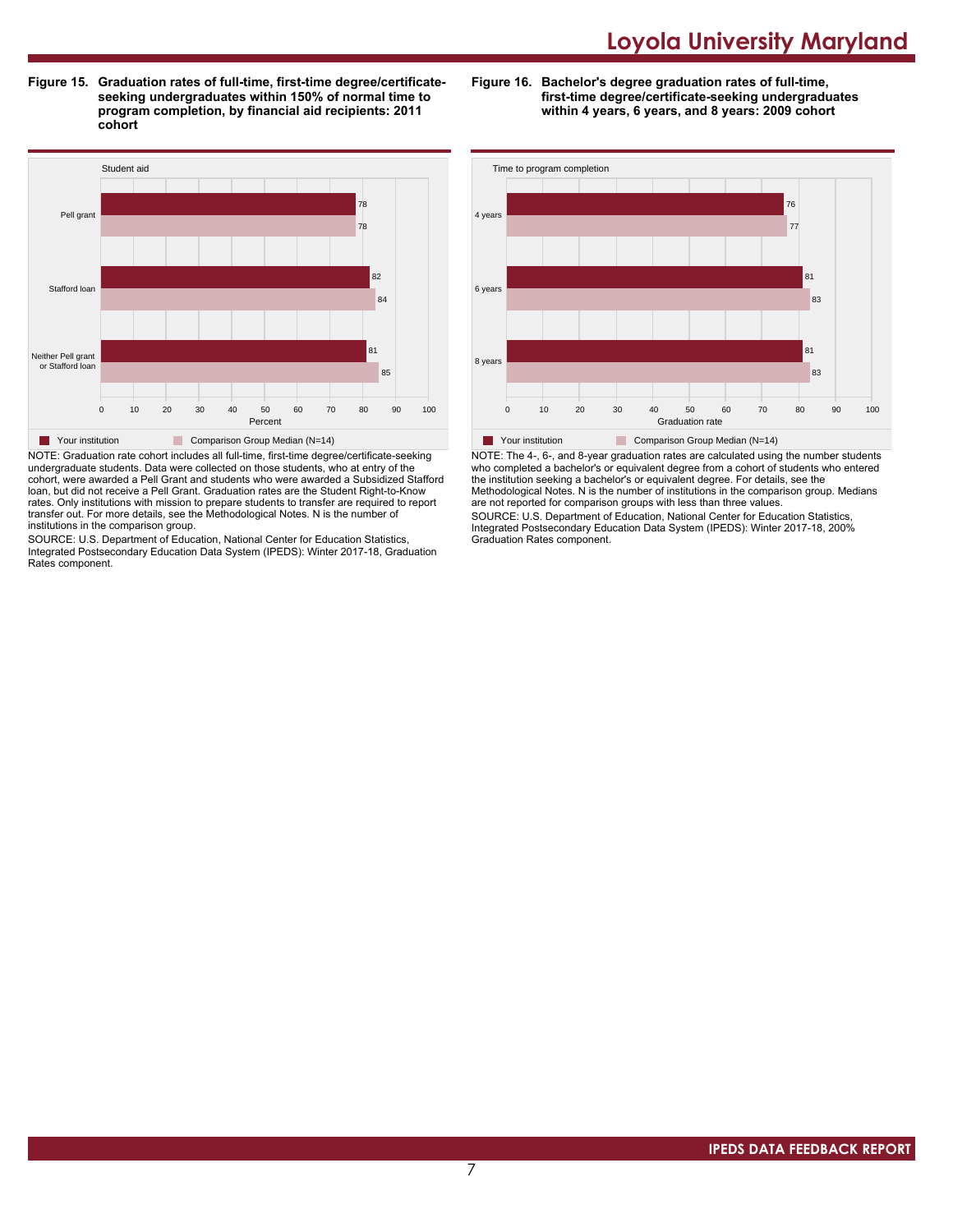**Figure 17. Award and enrollment rates of first-time, full-time, degree/certificate-seeking undergraduates after 8 years of entry, by Pell status, 2009-10 cohort**



NOTE: Award measures are based on the highest award received after 8 years of entry and enrollment measures are based on student who did not received an award after 8 years of entry. Student cohorts (i.e., First-time, full-time; First-time, part-time; Non-first-time, full-time; and Non-first-time, part-time) are degree/certificate-seeking undergraduate students who entered the institution between July 1, 2009-June 30, 2010. Pell recipients are students with demonstrated financial need. For more details, see the Methodological Notes. N is the number of institutions in the comparison group.

SOURCE: U.S. Department of Education, National Center for Education Statistics, Integrated Postsecondary Education Data System (IPEDS): Winter 2017-18, Outcome Measures component.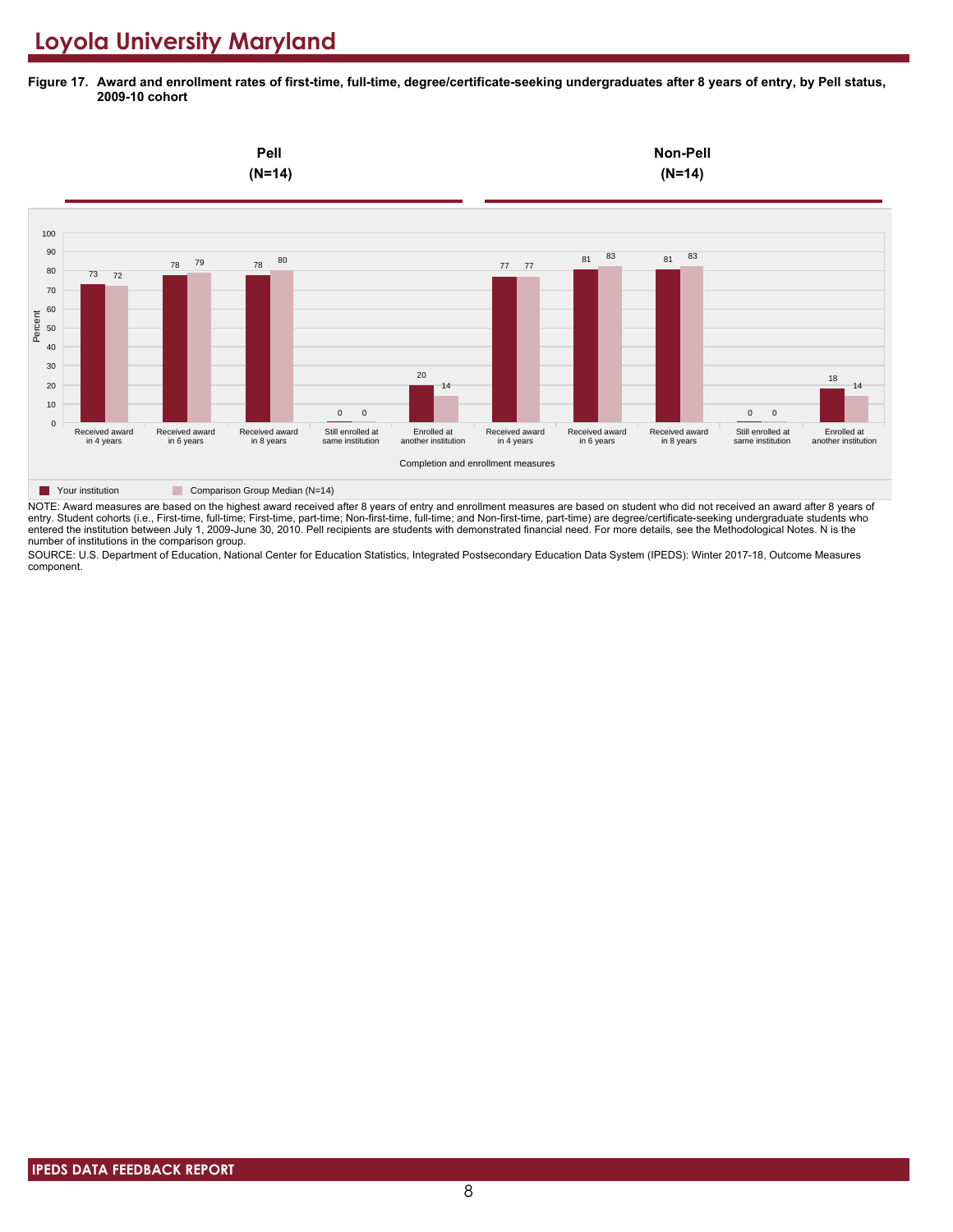#### **Figure 18. Award and enrollment rates of non-first-time, full-time, degree/certificate-seeking undergraduates after 8 years of entry, by Pell status, 2009-10 cohort**

![](_page_8_Figure_2.jpeg)

NOTE: Award measures are based on the highest award received after 8 years of entry and enrollment measures are based on student who did not received an award after 8 years of entry. Student cohorts (i.e., First-time, full-time; First-time, part-time; Non-first-time, full-time; and Non-first-time, part-time) are degree/certificate-seeking undergraduate students who entered the institution between July 1, 2009-June 30, 2010. Pell recipients are students with demonstrated financial need. For more details, see the Methodological Notes. N is the number of institutions in the comparison group.

SOURCE: U.S. Department of Education, National Center for Education Statistics, Integrated Postsecondary Education Data System (IPEDS): Winter 2017-18, Outcome Measures component.

#### **Figure 19. Award and enrollment rates of non-first-time, part-time, degree/certificate-seeking undergraduates after 8 years of entry, by Pell status, 2009-10 cohort**

![](_page_8_Figure_6.jpeg)

NOTE: Award measures are based on the highest award received after 8 years of entry and enrollment measures are based on student who did not received an award after 8 years of entry. Student cohorts (i.e., First-time, full-time; First-time, part-time; Non-first-time, full-time; and Non-first-time, part-time) are degree/certificate-seeking undergraduate students who entered the institution between July 1, 2009-June 30, 2010. Pell recipients are students with demonstrated financial need. For more details, see the Methodological Notes. N is the number of institutions in the comparison group.

SOURCE: U.S. Department of Education, National Center for Education Statistics, Integrated Postsecondary Education Data System (IPEDS): Winter 2017-18, Outcome Measures component.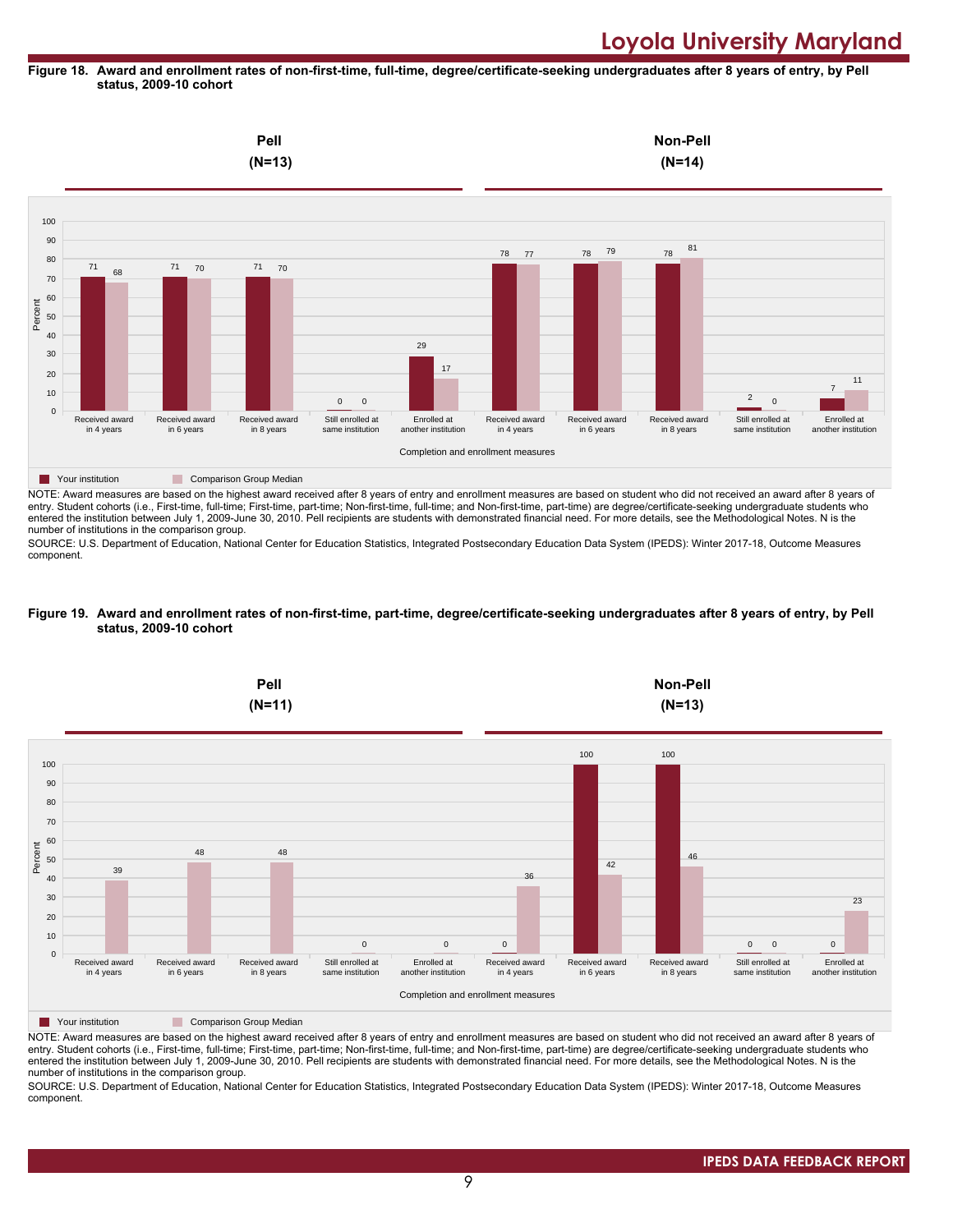**Figure 20. Percent distribution of core revenues, by source: Fiscal year 2017**

![](_page_9_Figure_2.jpeg)

NOTE: The comparison group median is based on those members of the comparison group that report finance data using the same accounting standards as the comparison institution. For more information, see the Methodological Notes. N is the number of institutions in the comparison group.

SOURCE: U.S. Department of Education, National Center for Education Statistics, Integrated Postsecondary Education Data System (IPEDS): Spring 2018, Finance component.

![](_page_9_Figure_5.jpeg)

**Figure 21. Core expenses per FTE enrollment, by function: Fiscal**

**year 2017**

**Table 7 Your institution** Comparison Group Median (N=14) NOTE: Expenses per full-time equivalent (FTE) enrollment, particularly instruction, may be inflated because finance data includes all core expenses while FTE reflects credit activity only. For details on calculating FTE enrollment and a detailed definition of core expenses, see the Methodological Notes. N is the number of institutions in the comparison group. SOURCE: U.S. Department of Education, National Center for Education Statistics, Integrated Postsecondary Education Data System (IPEDS): Fall 2017, 12-month Enrollment component and Spring 2018, Finance component.

Dollars per FTE

#### **Figure 22. Full-time equivalent staff, by occupational category: Fall 2017**

![](_page_9_Figure_8.jpeg)

NOTE: Graduate assistants are not included. For calculation details, see the Methodological Notes. N is the number of institutions in the comparison group. SOURCE: U.S. Department of Education, National Center for Education Statistics, Integrated Postsecondary Education Data System (IPEDS): Spring 2018, Human Resources component.

#### **Figure 23. Average salaries of full-time instructional non-medical staff equated to 9-months worked, by academic rank: Academic year 2017-18**

![](_page_9_Figure_11.jpeg)

NOTE: See Methodology Notes for more details on average salary. N is the number of institutions in the comparison group.

SOURCE: U.S. Department of Education, National Center for Education Statistics, Integrated Postsecondary Education Data System (IPEDS): Spring 2018, Human Resources component.

# \$0 \$5,000 \$10,000 \$15,000 \$20,000 expenses \$0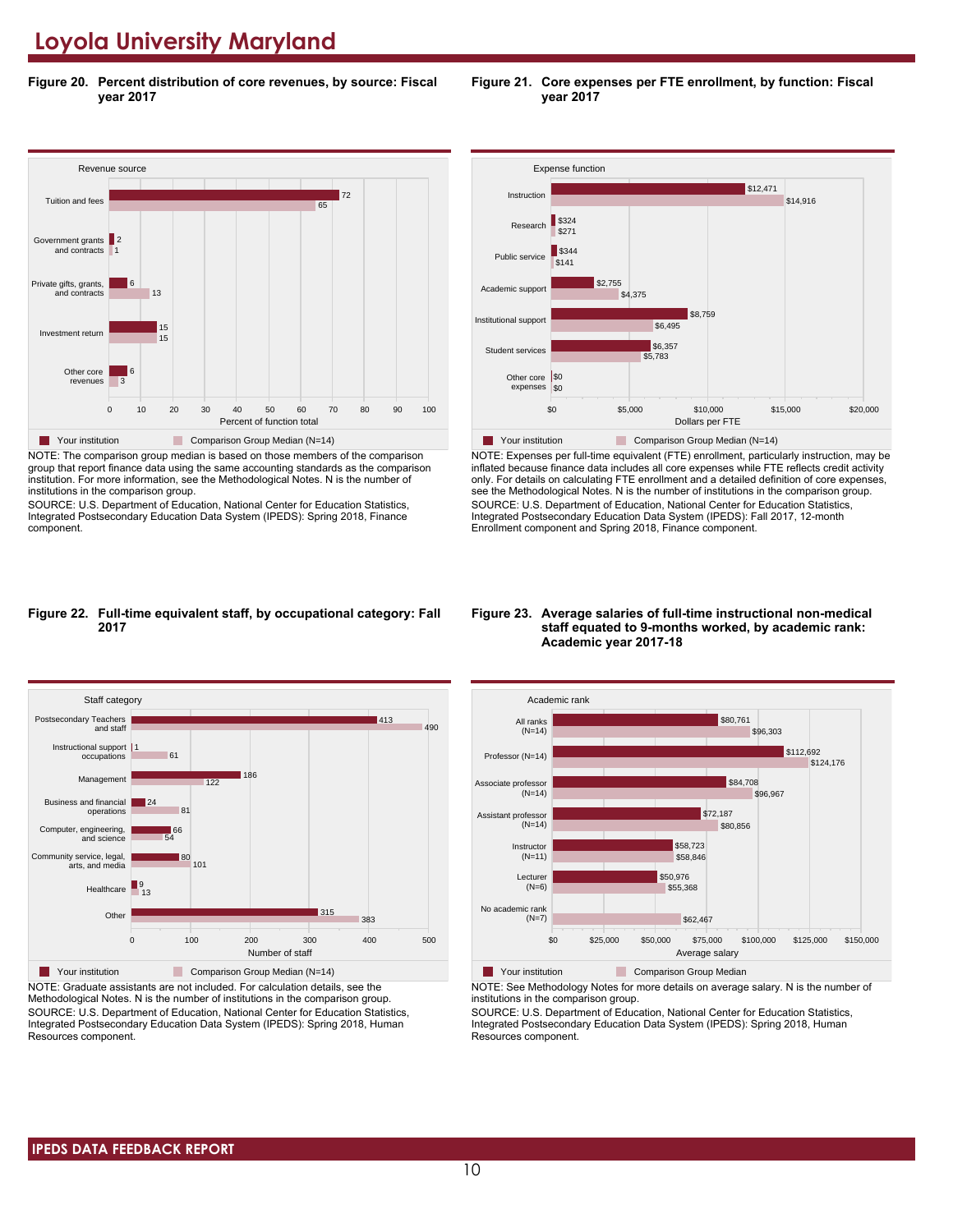**Figure 24. Percent distribution of library collection, by material type: Fiscal Year 2017**

**Figure 25. Percent distribution of library expenses, by function: Fiscal Year 2017**

![](_page_10_Figure_3.jpeg)

SOURCE: U.S. Department of Education, National Center for Education Statistics, Integrated Postsecondary Education Data System (IPEDS): Spring 2018, Academic Libraries component.

![](_page_10_Figure_5.jpeg)

NOTE: N is the number of institutions in the comparison group. SOURCE: U.S. Department of Education, National Center for Education Statistics, Integrated Postsecondary Education Data System (IPEDS): Spring 2018, Academic Libraries component.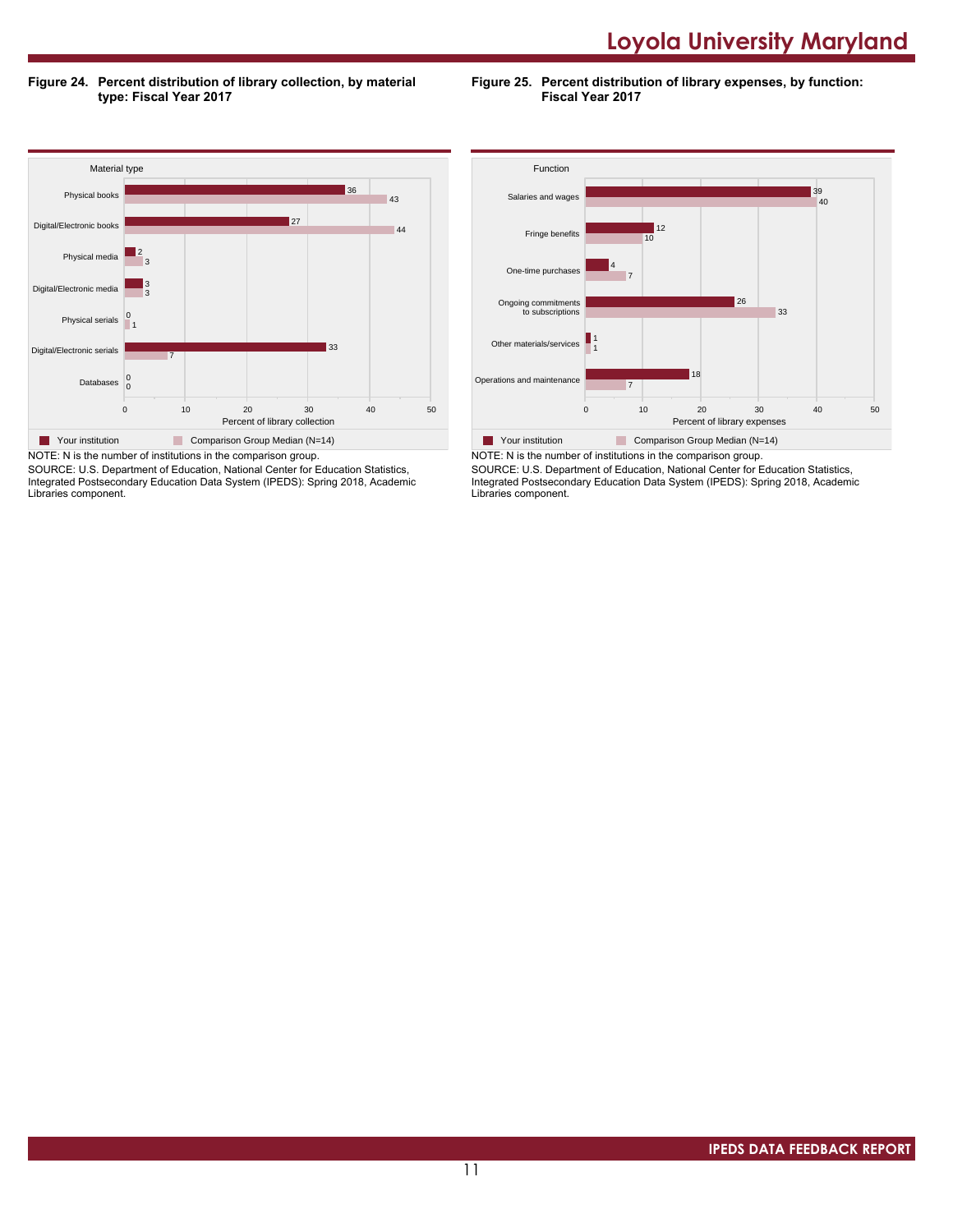# **METHODOLOGICAL NOTES**

# **Overview**

This report is based on data supplied by institutions to IPEDS during 2017-18 data collection year. Response rates exceeded 99% for most surveys. IPEDS First Look reports at <http://nces.ed.gov/pubsearch/getpubcats.asp?sid=010> provide some information on aggregate institutional responses.

# **Use of Median Values for Comparison Group**

This report compares your institution's data to the median value for the comparison group for each statistic shown in the figure. If more than one statistic is present in a figure, the median values are determined separately for each indicator or statistic. Medians are not displayed for comparison groups with fewer than three values. Where percentage distributions are presented, median values may not add to 100%. To access all the data used to create the figures included in this report, go to 'Use the Data' portal on the IPEDS website at this provided link (<http://nces.ed.gov/ipeds>).

# **Missing Statistics**

If a statistic is not reported for your institution, the omission indicates that the statistic is not relevant to your institution and the data were not collected. Not all notes may be applicable to your report.

# **Use of Imputed Data**

All IPEDS data are subject to imputation for total (institutional) and partial (item) nonresponse. If necessary, imputed values were used to prepare your report.

# **Data Confidentiality**

IPEDS data are not collected under a pledge of confidentiality.

# **Disaggregation of Data by Race/Ethnicity**

When applicable, some statistics are disaggregated by race/ethnicity. Data disaggregated by race/ethnicity have been reported using the 1997 Office of Management and Budget categories. Detailed information about the race/ethnicity categories can be found at <https://nces.ed.gov/ipeds/Section/Resources>.

# **Cohort Determination for Reporting Student Financial Aid, Graduation Rates, and Outcome Measures**

Student cohorts for reporting Student Financial Aid and Graduation Rates data are based on the reporting type of the institution. For institutions that report based on an academic year (those operating on standard academic terms), student counts and cohorts are based on fall term data. Student counts and cohorts for program reporters (those that do not operate on standard academic terms) are based on unduplicated counts of students enrolled during a full 12-month period.

Student cohorts for reporting Outcome Measures are based on a full-year cohort from July 1-June 30 for all degree-granting institutions.

# **DESCRIPTION OF STATISTICS USED IN THE FIGURES**

# **Admissions (only for non-open-admissions schools)**

### *Admissions and Test Score Data*

Admissions and test score data are presented only for institutions that do not have an open admission policy, and apply to first-time, degree/certificate-seeking undergraduate students only. Applicants include only those students who fulfilled all requirements for consideration for admission and who were notified of one of the following actions: admission, non-admission, placement on a wait list, or application withdrawn (by applicant or institution). Admitted applicants (admissions) include wait-listed students who were subsequently offered admission. Early decision, early action, and students who began studies during the summer prior to the fall reporting period are included. For customized Data Feedback Reports, test scores are presented only if scores are required for admission.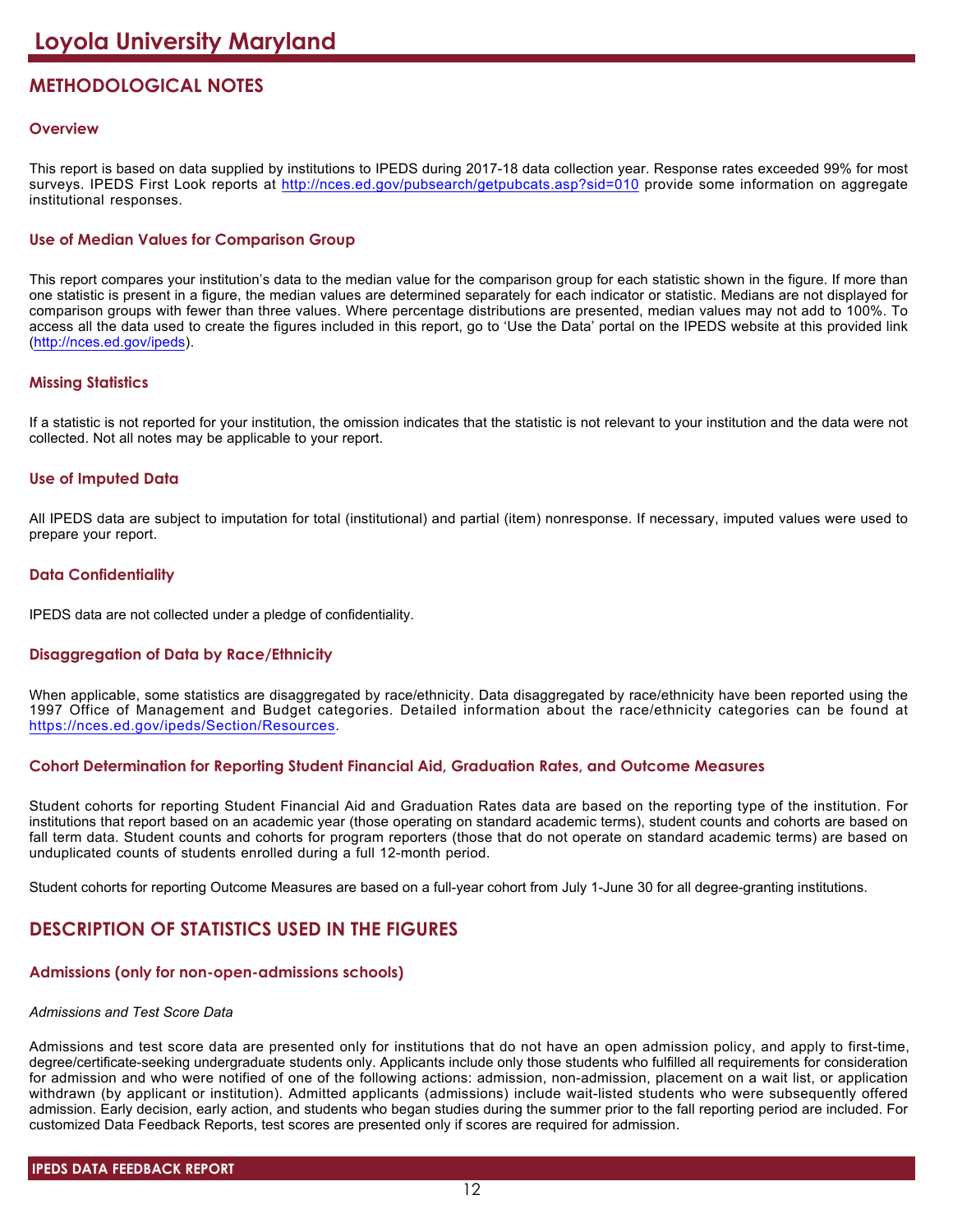# **Student Enrollment**

# *FTE Enrollment*

The full-time equivalent (FTE) enrollment used in this report is the sum of the institution's FTE undergraduate enrollment and FTE graduate enrollment (as calculated from or reported on the 12-month Enrollment component). Undergraduate and graduate FTE are estimated using 12-month instructional activity (credit and/or contact hours). See "Calculation of FTE Students (using instructional activity)" in the IPEDS Glossary at <https://surveys.nces.ed.gov/ipeds/VisGlossaryAll.aspx>.

# *Total Entering Undergraduate Students*

Total entering students are students at the undergraduate level, both full- and part-time, new to the institution in the fall term (or the prior summer term who returned in the fall). This includes all first-time undergraduate students, students transferring into the institution at the undergraduate level, and non-degree/certificate-seeking undergraduates entering in the fall. Only degree-granting, academic year reporting institutions provide total entering student data.

# **Charges and Net Price**

### *Average Institutional Net Price*

Average net price is calculated for full-time, first-time degree/certificate-seeking undergraduates who were awarded grant or scholarship aid from the federal government, state/local government, or the institution anytime during the full aid year. For public institutions, this includes only students who paid the in-state or in-district tuition rate. Other sources of grant aid are excluded. Average net price is generated by subtracting the average amount of federal, state/local government, and institutional grant and scholarship aid from the total cost of attendance. Total cost of attendance is the sum of published tuition and required fees, books and supplies, and the average room and board and other expenses.

For the purpose of the IPEDS reporting, aid awarded refers to financial aid that was awarded to, and accepted by, a student. This amount may differ from the aid amount that is disbursed to a student.

# **Retention, Graduation Rates, and Outcome Measures**

### *Retention Rates*

Retention rates are measures at which students persist in their educational program at an institution, expressed as a percentage. For fouryear institutions, this is the percentage of first-time bachelors (or equivalent) degree-seeking undergraduates from the previous fall who are again enrolled in the current fall. For all other institutions this is the percentage of first-time degree/certificate-seeking students from the previous fall who either re-enrolled or successfully completed their program by the current fall. The full-time retention rate is calculated using the percentage of full-time, first-time degree/certificate-seeking undergraduates, while the part-time rate is calculated using the percentage of part-time, first-time degree/certificate-seeking undergraduates.

### *Graduation Rates and Transfer-out Rate*

Graduation rates are those developed to satisfy the requirements of the Student Right-to-Know Act and Higher Education Act, as amended, and are defined as the total number of individuals from a given cohort of full-time, first-time degree/certificate-seeking undergraduates who completed a degree or certificate within a given percent of normal time to complete all requirements of the degree or certificate program; divided by the total number of students in the cohort of full-time, first-time degree/certificate-seeking undergraduates minus any allowable exclusions. Institutions are permitted to exclude from the cohort students who died or were totally and permanently disabled; those who left school to serve in the armed forces or were called up to active duty; those who left to serve with a foreign aid service of the federal government, such as the Peace Corps; and those who left to serve on an official church mission.

A further extension of the traditional Graduation Rates (GR) component which carries forward 100% and 150% graduation rates data previously reported in the GR component is the Graduation Rates 200% (GR200) component, which request information on any additional completers and exclusions from the cohort between 151% and 200% normal time for students to complete all requirements of their program of study.

Transfer-out rate is the total number of students from the cohort who are known to have transferred out of the reporting institution (without earning a degree/award) and subsequently re-enrolled at another institution within the same time period; divided by the same adjusted cohort (initial cohort minus allowable exclusions) as described above. Only institutions with a mission that includes providing substantial preparation for students to enroll in another eligible institution are required to report transfers out.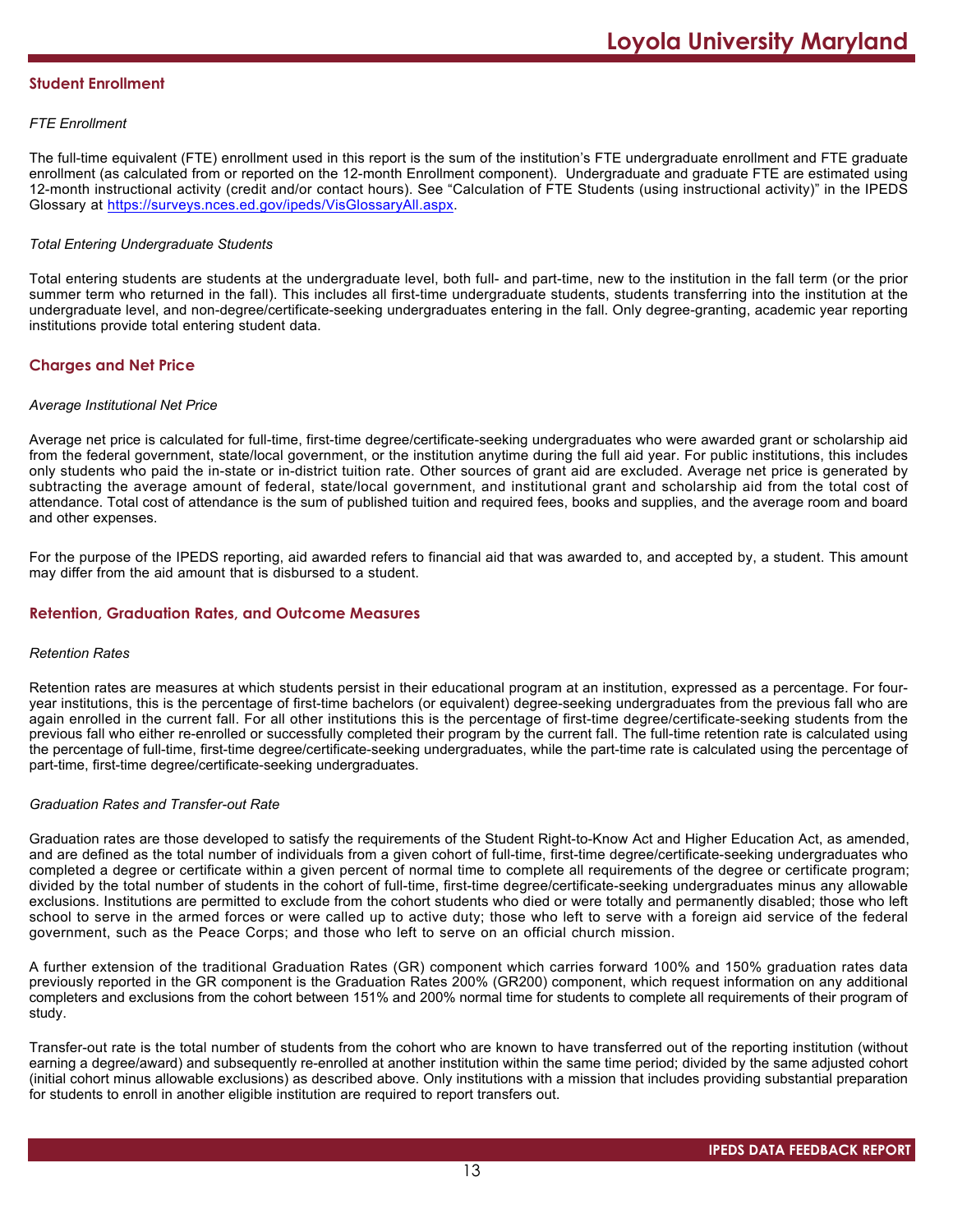# *Outcome Measures Data*

Alternative measures of student success are reported by degree-granting institutions to describe the outcomes of four degree/certificateseeking undergraduate student groups: Full-time, first-time (FTFT); Part-time, first-time (PTFT); Full-time, non-first-time (FTNFT); and Parttime, non-first-time (PTNFT). Additionally, each of the four cohorts collects data on two subcohorts: Pell grant recipients and non-Pell grant recipients. These measures provide the 4-year, 6-year, and 8-year award rates (or completions rates) after entering an institution. NCES calculates award rates by dividing a cohort's or subcohort's adjusted cohort into the number of total awards at 4-year, 6-year, and 8-year status points.

The initial cohort can be revised and take allowable exclusions resulting in an adjusted cohort. Institutions are permitted to exclude from the initial cohort the following: 1) students who died or were totally and permanently disabled; 2) those who left school to serve in the armed forces or were called up to active duty; 3) those who left to serve with a foreign aid service of the federal government, such as the Peace Corps; and 4) those who left to serve on an office church mission.

The highest award and the type of award (i.e., certificate, Associate's, or Bachelor's) are reported at each status point. For students who did not earn an undergraduate award after 8-years of entry, the enrollment statuses are reported as either still enrolled at the institution, or subsequently transferred out of the institution. Unlike the Graduation Rates data, all institutions must report on a full-year cohort (students entering July 1 of one year to June 30 to the next) and on their transfer out students, regardless if the institution has a mission that provides substantial transfer preparation.

# **Finance**

### *Core Revenues*

Core revenues for public institutions reporting under GASB standards include tuition and fees; government (federal, state, and local) appropriations and operating and nonoperating grants/contracts; private gifts, grants, and contracts (private operating grants/contracts plus gifts and contributions from affiliated entities); sales and services of educational activities; investment income; other operating and nonoperating sources; and other revenues and additions (capital appropriations and grants and additions to permanent endowments). "Other core revenues" include federal appropriations, sales and services of educational activities, other operating and nonoperating sources, and other revenues and additions.

Core revenues for private, not-for-profit institutions (and a small number of public institutions) reporting under FASB standards include tuition and fees; government (federal, state, and local) appropriations and grants/contracts; private gifts, grants/contracts (including contributions from affiliated entities); investment return; sales and services of educational activities; and other sources (a generated category of total revenues minus the sum of core and noncore categories on the Finance component). "Other core revenues" include government (federal, state, and local) appropriations, sales and services of educational activities, and other sources.

Core revenues for private, for-profit institutions reporting under FASB standards include tuition and fees; government (federal, state, and local) appropriations and grants/contracts; private grants/ contracts; investment income; sales and services of educational activities; and other sources (a generated category of total revenues minus the sum of core and noncore categories on the Finance component). "Other core revenues" include government (federal, state, and local) appropriations and other sources.

At degree-granting institutions, core revenues exclude revenues from auxiliary enterprises (e.g., bookstores and dormitories), hospitals, and independent operations. Non-degree-granting institutions do no report revenue from auxiliary enterprises in a separate category, and thus may include these amounts in the core revenues from other sources.

### *Core Expenses*

Core expenses include expenses for instruction, research, public service, academic support, institutional support, student services, grant aid/scholarships and fellowships (net of discounts and allowances), and other functional expenses (a generated category of total expense minus the sum of core and noncore functions on the Finance component). Expenses for operation and maintenance of plant, depreciation, and interest are allocated to each of the other functions. Core expenses at degree-granting institutions exclude expenses for auxiliary enterprises (e.g., bookstores and dormitories), hospitals, and independent operations. Non-degree-granting institutions do not report expenses for auxiliary enterprises in a separate category and thus may include these amounts in the core expenses as other expenses. "Other core expenses" is the sum of grant aid/scholarships and fellowships and other expenses.

### *Endowment Assets*

Endowment assets, for public institutions under GASB standards, and private, not-for-profit institutions under FASB standards, include gross investments of endowment funds, term endowment funds, and funds functioning as endowment for the institution and any of its foundations and other affiliated organizations. Private, for-profit institutions under FASB do not hold or report endowment assets.